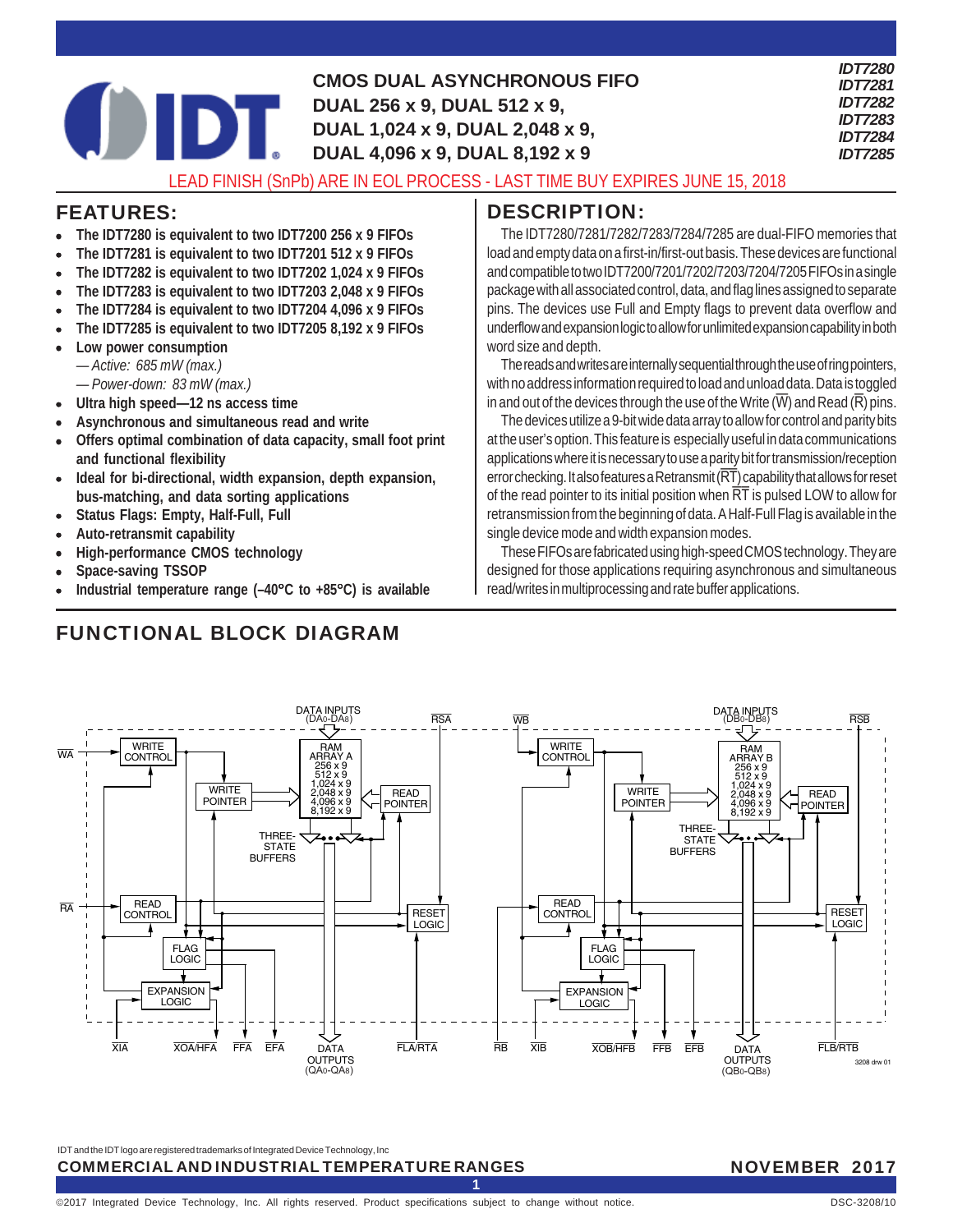

**TOP VIEW**

# PIN CONFIGURATION ABSOLUTE MAXIMUM RATINGS

| Symbol       | Rating                | Com'l & Ind'l    | Unit           |
|--------------|-----------------------|------------------|----------------|
| <b>VTERM</b> | Terminal Voltage with | $-0.5$ to $+7.0$ |                |
|              | Respect to GND        |                  |                |
| <b>TSTG</b>  | Storage Temperature   | $-55$ to $+125$  | $\circ$ $\cap$ |
| <b>IOUT</b>  | DC Output Current     | $-50$ to $+50$   | mA             |

**NOTE:**

1. Stresses greater than those listed under ABSOLUTE MAXIMUM RATINGS may cause permanent damage to the device. This is a stress rating only and functional operation of the device at these or any other conditions above those indicated in the operational sections of this specification is not implied. Exposure to absolute maximum rating conditions for extended periods may affect reliability.

## RECOMMENDED DC OPERATING CONDITIONS

| Symbol                         | Parameter                                  | Min.  | Typ. | Max. | Unit         |
|--------------------------------|--------------------------------------------|-------|------|------|--------------|
| Vcc                            | Supply Voltage                             | 4.5   | 5.0  | 5.5  |              |
| <b>GND</b>                     | Supply Voltage                             |       |      | 0    |              |
| V <sub>IH</sub> <sup>(1)</sup> | Input High Voltage                         | 2.0   |      |      |              |
| VII <sup>(2)</sup>             | Input Low Voltage                          |       |      | 0.8  |              |
| Ta                             | <b>Operating Temperature</b><br>Commercial |       |      | 70   | $^{\circ}$ C |
| Tа                             | <b>Operating Temperature</b><br>Industrial | $-40$ |      | 85   | $^{\circ}$ C |

**NOTES:** 1. For  $\overline{RT}/\overline{RS}/\overline{XI}$  input,  $V_{\text{IH}} = 2.6V$  (commercial).

2. 1.5V undershoots are allowed for 10ns once per cycle.

# DC ELECTRICAL CHARACTERISTICS

(Commercial: Vcc =  $5V \pm 10\%$ . TA =  $0^{\circ}$ C to +70 $^{\circ}$ C; Industrial: Vcc =  $5V \pm 10\%$ , TA =  $-40^{\circ}$ C to +85 $^{\circ}$ C)

|                      |                                          | <b>IDT7280L</b><br><b>IDT7281L</b><br><b>IDT7282L</b><br>Commercial & Industrial <sup>(1)</sup><br>$ta = 12.15$ ns |             | <b>IDT7283L</b><br><b>IDT7284L</b><br><b>IDT7285IL</b><br>Commercial & Industrial <sup>(1)</sup><br>$ta = 12, 15$ ns |      |        |
|----------------------|------------------------------------------|--------------------------------------------------------------------------------------------------------------------|-------------|----------------------------------------------------------------------------------------------------------------------|------|--------|
| Symbol               | Parameter                                | Min.                                                                                                               | Max.        | Min.                                                                                                                 | Max. | Unit   |
| $\vert$ ILI $^{(2)}$ | Input Leakage Current (Any Input)        | -1                                                                                                                 |             | $-1$                                                                                                                 |      | μA     |
| ILO <sup>(3)</sup>   | Output Leakage Current                   | $-10$                                                                                                              | 10          | $-10$                                                                                                                | 10   | μA     |
| I VOH                | Output Logic "1" Voltage<br>$IOH = -2mA$ | 2.4                                                                                                                |             | 2.4                                                                                                                  |      | $\vee$ |
| V <sub>OL</sub>      | Output Logic "0" Voltage<br>$IoL = 8mA$  |                                                                                                                    | 0.4         |                                                                                                                      | 0.4  | $\vee$ |
| $ _{CC1}^{(4,5)} $   | Active Power Supply Current (both FIFOs) |                                                                                                                    | $125^{(6)}$ |                                                                                                                      | 150  | mA     |
| $ _{CC2}^{(4,7)} $   | Standby Current (R=W=RS=FL/RT=VIH)       |                                                                                                                    | 15          |                                                                                                                      | 15   | mA     |

**NOTES:**

- 1. Industrial temperature range product for the 15ns speed grade is available as a standard device.
- 2. Measurements with  $0.4 \leq$  Vin  $\leq$  Vcc.<br>3.  $\overline{R} \geq$  ViH,  $0.4 \leq$  Vout  $\leq$  Vcc.
- $\overline{\mathsf{R}}$  ≥ V<sub>IH</sub>, 0.4  $\leq$  Vout  $\leq$  Vcc.
- 4. Tested with outputs open (IOUT = 0).
- 5. Tested at f = 20 MHz.
- 6. Typical Icc1 =  $2*[15 + 2*fs + 0.02*C_L*fs]$  (in mA) with Vcc =  $5V$ , TA =  $25^{\circ}C$ , fs = WCLK frequency = RCLK frequency (in MHz, using TTL levels), data switching at fs/2,  $CL =$  capacitive load (in  $pF$ ).
- 7. All Inputs = Vcc  $0.2V$  or  $GND + 0.2V$ .

# CAPACITANCE (TA = +25**<sup>o</sup>** C, f = 1.0 MHz)

| Symbol | Parameter          | Condition           | Max. | Unit |
|--------|--------------------|---------------------|------|------|
| Ĵ١N    | Input Capacitance  | $V_{IN} = 0V$       |      | ŋΕ   |
| COUT   | Output Capacitance | $V$ $N$ $T = 0$ $V$ |      | рF   |

#### **NOTE:**

1. Characterized values, not currently tested.

# AC TEST CONDITIONS

| Input Pulse Levels            | GND to 3.0V  |
|-------------------------------|--------------|
| Input Rise/Fall Times         | 5ns          |
| Input Timing Reference Levels | 1.5V         |
| Output Reference Levels       | 1.5V         |
| Output Load                   | See Figure 1 |



**\* Includes scope and jig capacitances.**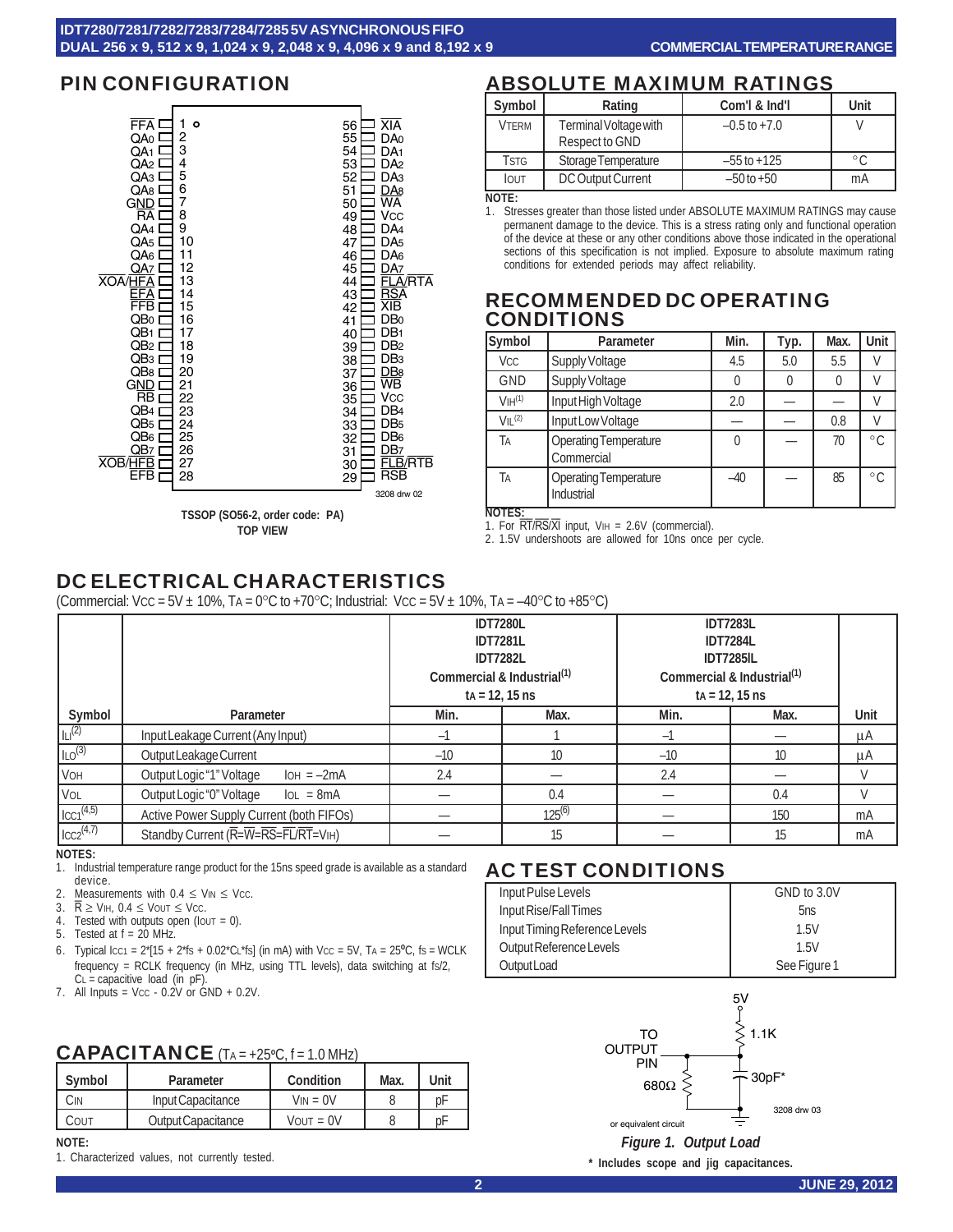# AC ELECTRICAL CHARACTERISTICS<sup>(1)</sup>

(Commercial: Vcc = 5V  $\pm$  10%, TA = 0°C to +70°C; Industrial: Vcc = 5V  $\pm$  10%, TA = -40°C to +85°C)

|                 |                                                        |                | Commercial                             |                                                      | Commercial & Industrial <sup>(2)</sup> |      |
|-----------------|--------------------------------------------------------|----------------|----------------------------------------|------------------------------------------------------|----------------------------------------|------|
|                 |                                                        |                | IDT7280L12                             |                                                      | IDT7280L15                             |      |
|                 |                                                        |                | <b>IDT7281L12</b>                      |                                                      | IDT7281L15                             |      |
|                 |                                                        |                | <b>IDT7282L12</b><br><b>IDT7283L12</b> | <b>IDT7282L15</b><br><b>IDT7283L15</b><br>IDT7284L15 |                                        |      |
|                 |                                                        |                | <b>IDT7284L12</b>                      |                                                      |                                        |      |
|                 |                                                        |                | <b>IDT7285L12</b>                      |                                                      | <b>IDT7285L15</b>                      |      |
| Symbol          | Parameter                                              | Min.           | Max.                                   | Min.                                                 | Max.                                   | Unit |
| $t\!\mathbb{S}$ | Shift Frequency                                        |                | 50                                     |                                                      | 40                                     | MHz  |
| <b>TRC</b>      | Read Cycle Time                                        | 20             |                                        | 25                                                   |                                        | ns   |
| ta              | <b>Access Time</b>                                     |                | 12                                     | —                                                    | 15                                     | ns   |
| <b>TRR</b>      | Read Recovery Time                                     | 8              |                                        | 10                                                   |                                        | ns   |
| tRPW            | Read Pulse Width <sup>(3)</sup>                        | 12             |                                        | 15                                                   |                                        | ns   |
| truz            | Read Pulse Low to Data Bus at Low Z <sup>(4)</sup>     | 3              | $\overline{\phantom{0}}$               | 3                                                    | —                                      | ns   |
| twLz            | Write Pulse High to Data Bus at Low Z <sup>(4,5)</sup> | 5              |                                        | 5                                                    |                                        | ns   |
| tov             | Data Valid from Read Pulse High                        | 5              |                                        | 5                                                    |                                        | ns   |
| <b>tRHZ</b>     | Read Pulse High to Data Bus at High Z <sup>(4)</sup>   |                | 12                                     |                                                      | 15                                     | ns   |
| twc             | Write Cycle Time                                       | 20             |                                        | 25                                                   |                                        | ns   |
| twpw            | Write Pulse Width <sup>(3)</sup>                       | 12             |                                        | 15                                                   |                                        | ns   |
| twR             | Write Recovery Time                                    | 8              | $\overline{\phantom{0}}$               | 10                                                   | —                                      | ns   |
| tos             | Data Set-up Time                                       | 9              |                                        | 11                                                   |                                        | ns   |
| İЫ              | Data Hold Time                                         | $\overline{0}$ |                                        | 0                                                    |                                        | ns   |
| trsc            | Reset Cycle Time                                       | 20             | $\overline{\phantom{0}}$               | 25                                                   | —                                      | ns   |
| trs             | Reset Pulse Width <sup>(3)</sup>                       | 12             |                                        | 15                                                   |                                        | ns   |
| trss            | Reset Set-up Time <sup>(4)</sup>                       | 12             |                                        | 15                                                   |                                        | ns   |
| trsr            | Reset Recovery Time                                    | 8              | $\overline{\phantom{0}}$               | 10                                                   | —                                      | ns   |
| troc            | Retransmit Cycle Time                                  | 20             |                                        | 25                                                   |                                        | ns   |
| trt             | Retransmit Pulse Width <sup>(3)</sup>                  | 12             |                                        | 15                                                   |                                        | ns   |
| trts            | Retransmit Set-up Time <sup>(4)</sup>                  | 12             | $\overline{\phantom{0}}$               | 15                                                   | —                                      | ns   |
| trn             | Retransmit Recovery Time                               | 8              |                                        | 10                                                   |                                        | ns   |
| tefl            | Reset to Empty Flag Low                                |                | 12                                     |                                                      | 25                                     | ns   |
| <b>THFH,FFH</b> | Reset to Half-Full and Full Flag High                  | —              | 17                                     | —                                                    | 25                                     | ns   |
| trtF            | Retransmit Low to Flags Valid                          |                | 20                                     |                                                      | 25                                     | ns   |
| tref            | Read Low to Empty Flag Low                             | —              | 12                                     | —                                                    | 15                                     | ns   |
| trfF            | Read High to Full Flag High                            |                | 14                                     | —                                                    | 15                                     | ns   |
| tRPE            | Read Pulse Width after EF High                         | 12             |                                        | 15                                                   |                                        | ns   |
| twer            | Write High to Empty Flag High                          |                | 12                                     |                                                      | 15                                     | ns   |
| twFF            | Write Low to Full Flag Low                             | —              | 14                                     | —                                                    | 15                                     | ns   |
| twhF            | Write Low to Half-Full Flag Low                        |                | 17                                     |                                                      | 25                                     | ns   |
| trhF            | Read High to Half-Full Flag High                       |                | 17                                     |                                                      | 25                                     | ns   |
| twpF            | Write Pulse Width after FF High                        | 12             |                                        | 15                                                   | —                                      | ns   |
| txol            | Read/Write to XO Low                                   |                | 12                                     |                                                      | 15                                     | ns   |
| <b>TXOH</b>     | Read/Write to XO High                                  |                | 12                                     |                                                      | 15                                     | ns   |
| txı             | XI Pulse Width <sup>(3)</sup>                          | 12             | $\overline{\phantom{0}}$               | 15                                                   | —                                      | ns   |
| txIR            | XI Recovery Time                                       | 8              |                                        | $10$                                                 |                                        | ns   |
| txis            | <b>XI</b> Set-up Time                                  | 8              |                                        | 10                                                   |                                        | ns   |

#### **NOTES:**

1. Timings referenced as in AC Test Conditions.

2. Industrial temperature range product for the 15ns speed grade is available as a standard device.

3. Pulse widths less than minimum value are not allowed.

4. Values guaranteed by design, not currently tested.

5. Only applies to read data flow-through mode.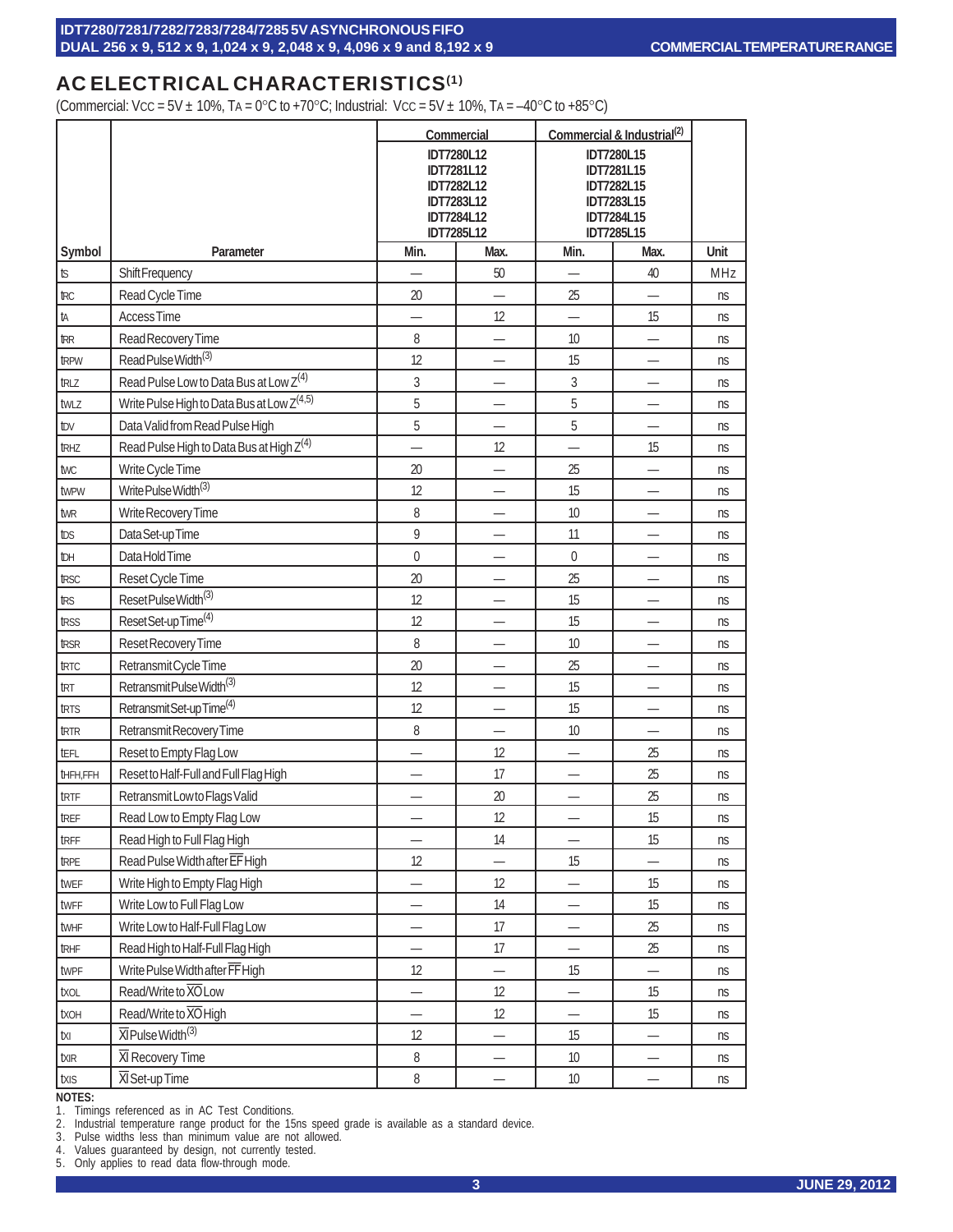# SIGNAL DESCRIPTIONS

### INPUTS:

**DATA IN (D0 – D8)**

Data inputs for 9-bit wide data.

# CONTROLS:

### **RESET (RS)**

Reset is accomplished whenever the Reset (RS) input is taken to a LOW state. During reset, both internal read and write pointers are set to the first location. A reset is required after power up before a write operation can take place. **Both the Read Enable (R) and Write Enable (W) inputs must be in the HIGH state during the window shown in Figure 2, (i.e., tRSS before the rising edge of RS) and should not change until tRSR after the rising edge of RS. Half-Full Flag (HF) will be reset to HIGH after Reset (RS).**

### **WRITE ENABLE (W)**

A write cycle is initiated on the falling edge of this input if the Full Flag (FF) is not set. Data set-up and hold times must be adhered to with respect to the rising edge of the Write Enable  $\overline{W}$ . Data is stored in the RAM array sequentially and independently of any on-going read operation.

After half of the memory is filled and at the falling edge of the next write operation, the Half-Full Flag (HF) will be set to LOW and will remain set until the difference between the write pointer and read pointer is less than or equal to one half of the total memory of the device. The Half-Full Flag (HF) is then reset by the rising edge of the read operation.

To prevent data overflow, the Full Flag (FF) will go LOW, inhibiting further write operations. Upon the completion of a valid read operation, the Full Flag (FF) will go HIGH after tRFF, allowing a valid write to begin. When the FIFO is full, the internal write pointer is blocked from  $\overline{W}$ , so external changes in  $\overline{W}$  will not affect the FIFO when it is full.

### **READ ENABLE (R)**

A read cycle is initiated on the falling edge of the Read Enable  $(\overline{R})$  provided the Empty Flag (EF) is not set. The data is accessed on a First-In/First-Out basis, independent of any ongoing write operations. After Read Enable  $(\overline{R})$  goes HIGH, the Data Outputs (Q0 – Q8) will return to a high impedance condition until the next Read operation. When all data has been read from the FIFO, the Empty Flag (EF) will go LOW, allowing the "final" read cycle but inhibiting further read operations with the data outputs remaining in a high impedance state. Once a valid write operation has been accomplished, the Empty Flag (EF) will go HIGH after tWEF and a valid Read can then begin. When the FIFO is empty, the internal read pointer is blocked from  $\overline{R}$  so external changes in  $\overline{R}$  will not affect the FIFO when it is empty.

### **FIRST LOAD/RETRANSMIT (FL/RT)**

This is a dual-purpose input. In the Depth Expansion Mode, this pin is grounded to indicate that it is the first loaded (see Operating Modes). In the Single

Device Mode, this pin acts as the retransmit input. The Single Device Mode is initiated by grounding the Expansion In  $(\overline{XI})$ .

These devices can be made to retransmit data when the Retransmit Enable control (RT) input is pulsed LOW. A retransmit operation will set the internal read pointer to the first location and will not affect the write pointer. Read Enable (R) and Write Enable  $\overline{W}$  must be in the HIGH state during retransmit. This feature is useful when less than 256/512/1,024/2,048/4,096/8,192 writes are performed between resets. The retransmit feature is not compatible with the Depth Expansion Mode and will affect the Half-Full Flag (HF), depending on the relative locations of the read and write pointers.

### **EXPANSION IN (XI)**

This input is a dual-purpose pin. Expansion In  $(\overline{XI})$  is grounded to indicate an operation in the single device mode. Expansion In  $(XI)$  is connected to Expansion Out  $(\overline{XO})$  of the previous device in the Depth Expansion or Daisy Chain Mode.

# OUTPUTS:

### **FULL FLAG (FF)**

The Full Flag (FF) will go LOW, inhibiting further write operation, when the write pointer is one location less than the read pointer, indicating that the device is full. If the read pointer is not moved after Reset (RS), the Full-Flag (FF) will go LOW after 256 writes for IDT7280, 512 writes for the IDT7281, 1,024 writes for the IDT7282, 2,048 writes for the IDT7283, 4,096 writes for the IDT7284 and 8,192 writes for the IDT7285.

### **EMPTY FLAG (EF)**

The Empty Flag (EF) will go LOW, inhibiting further read operations, when the read pointer is equal to the write pointer, indicating that the device is empty.

#### **EXPANSION OUT/HALF-FULL FLAG (XO/HF)**

This is a dual-purpose output. In the single device mode, when Expansion In  $(\overline{X}$ ) is grounded, this output acts as an indication of a half-full memory.

After half of the memory is filled and at the falling edge of the next write operation, the Half-Full Flag (HF) will be set LOW and will remain set until the difference between the write pointer and read pointer is less than or equal to one half of the total memory of the device. The Half-Full Flag (HF) is then reset by using rising edge of the read operation.

In the Depth Expansion Mode, Expansion In  $(\overline{X})$  is connected to Expansion Out  $(\overline{XO})$  of the previous device. This output acts as a signal to the next device in the Daisy Chain by providing a pulse to the next device when the previous device reaches the last location of memory.

#### **DATA OUTPUTS (Q0 – Q8)**

Data outputs for 9-bit wide data. This data is in a high impedance condition whenever Read  $(\overline{R})$  is in a HIGH state.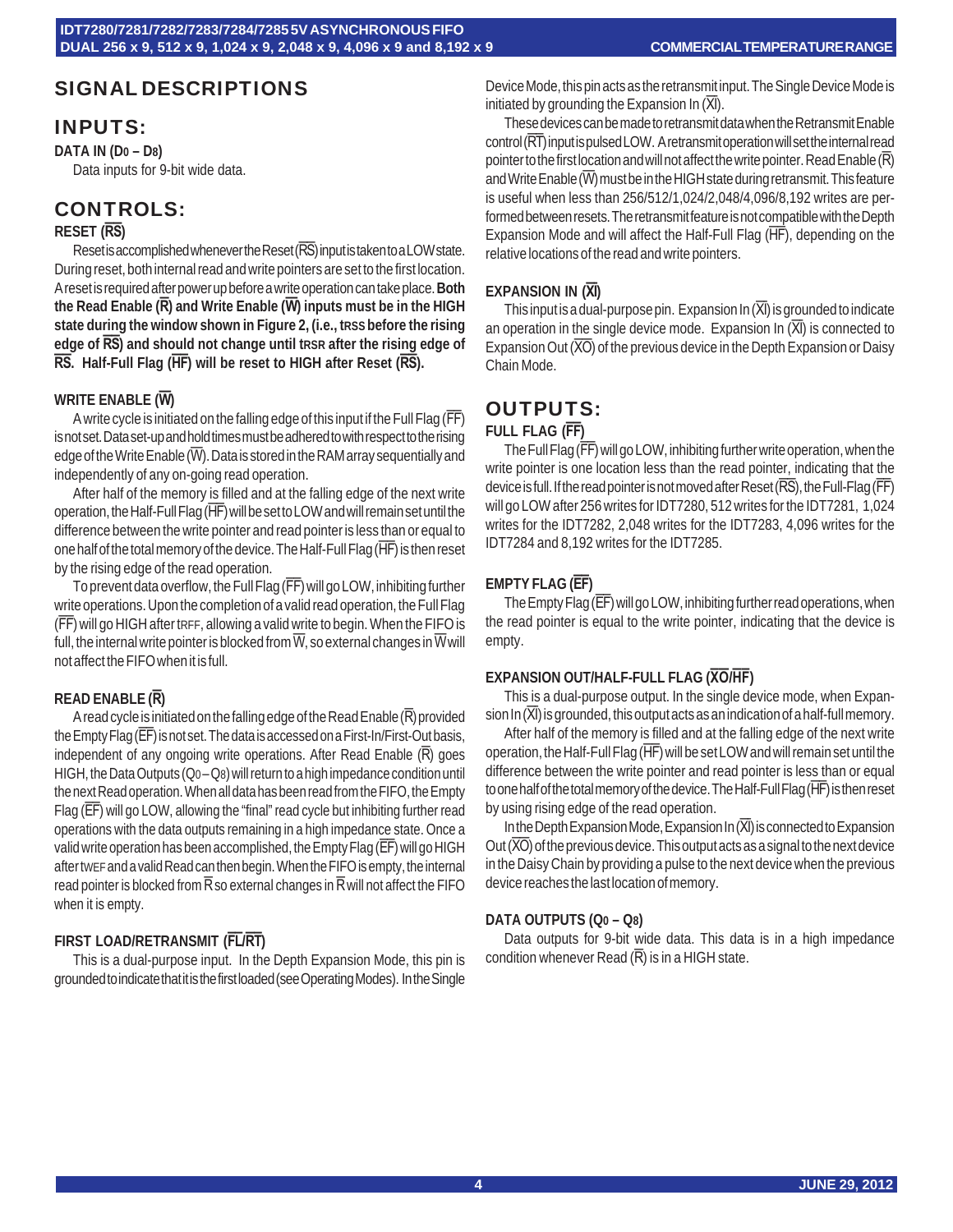

#### **NOTES:**

1. EF, FF, HF may change status during Reset, but flags will be valid at tresc.

2. W and  $\overline{R}$  = V<sub>IH</sub> around the rising edge of  $\overline{RS}$ .





*Figure 3. Asynchronous Write and Read Operation*



*Figure 4. Full Flag From Last Write to First Read*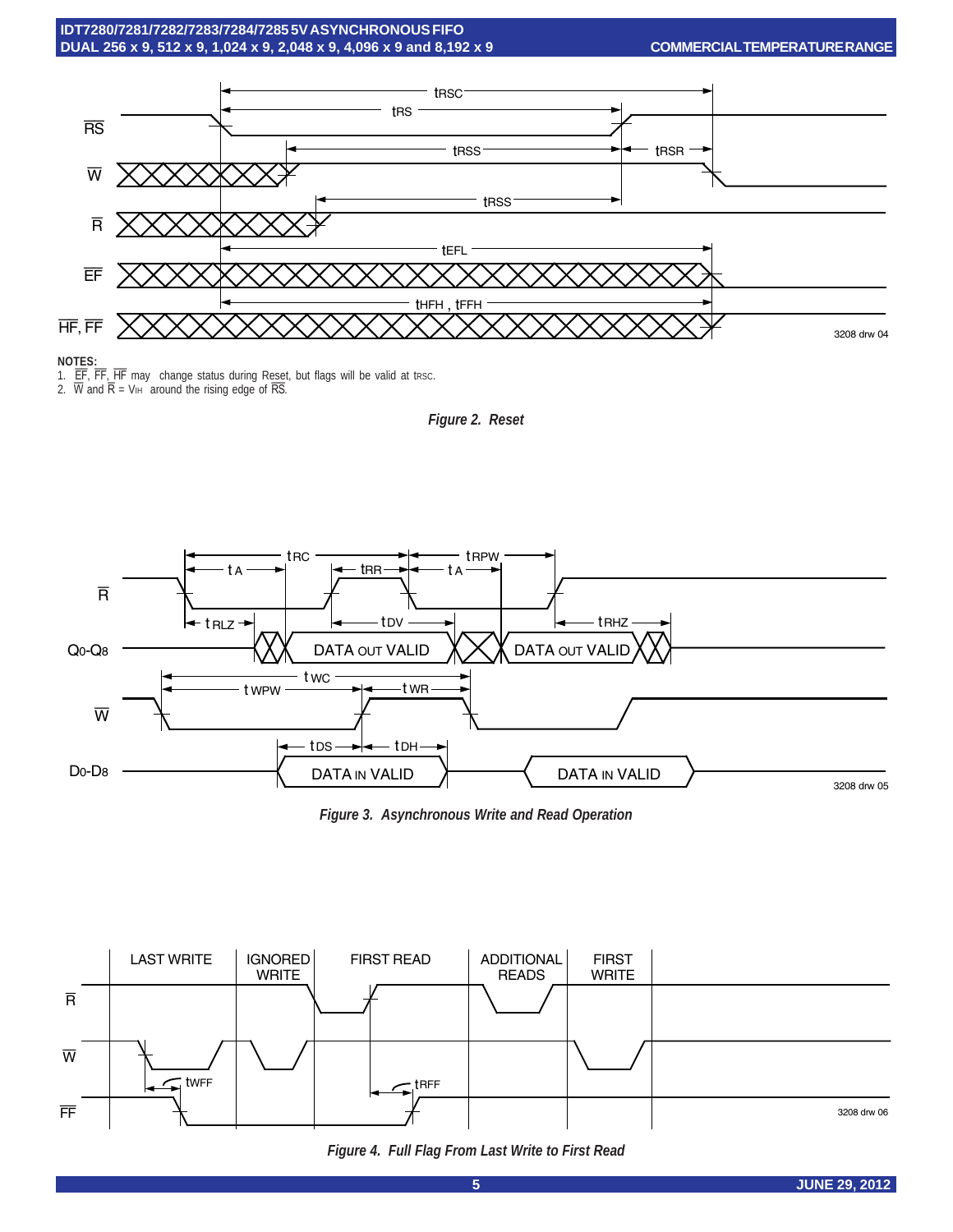

**COMMERCIAL TEMPERATURE RANGE**







*Figure 6. Retransmit*



*Figure 7. Minimum Timing for an Empty Flag Coincident Read Pulse*



*Figure 8. Minimum Timing for a Full Flag Coincident Write Pulse*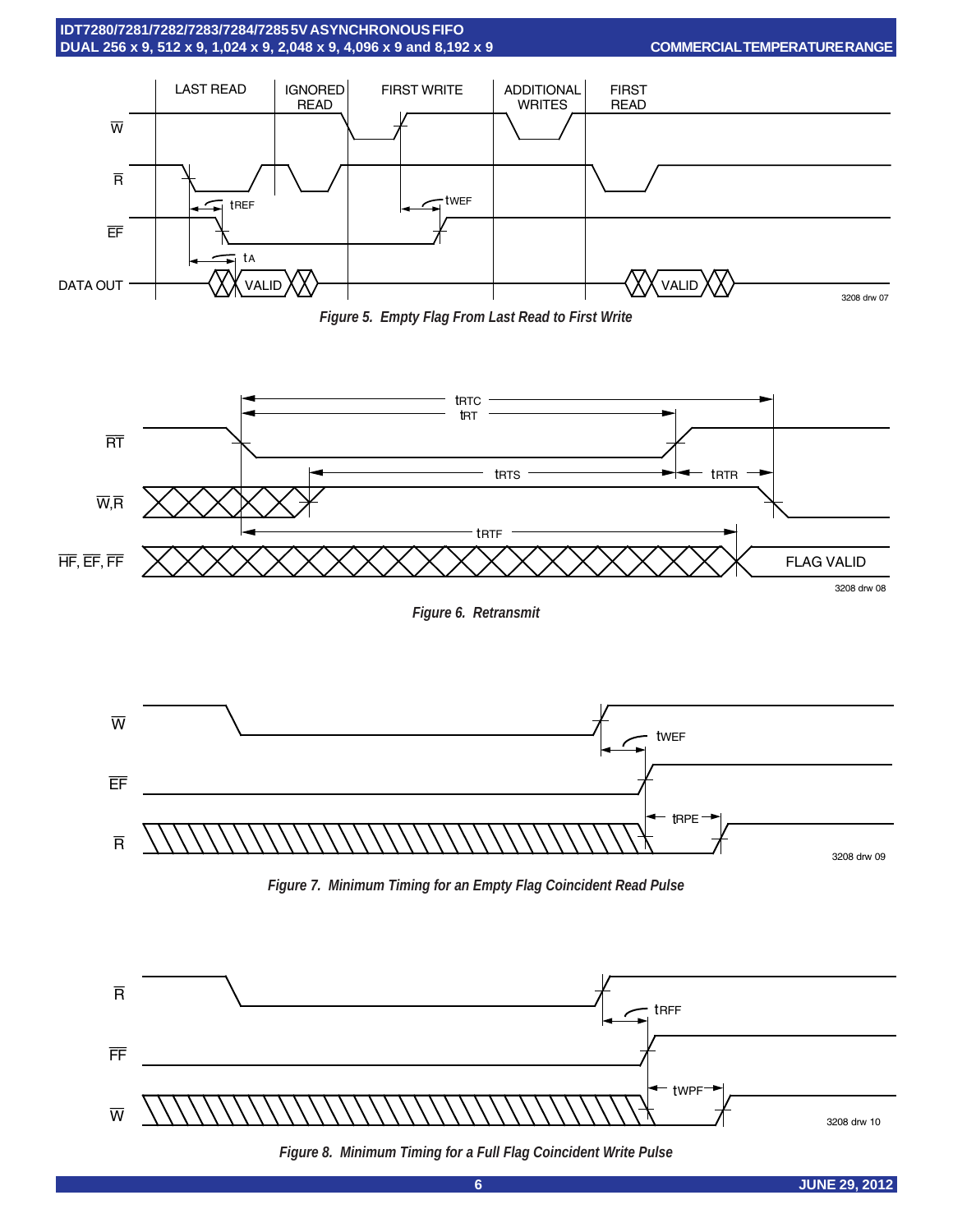





*Figure 10. Expansion Out*



*Figure 11. Expansion In*

# OPERATING MODES:

Care must be taken to assure that the appropriate flag is monitored by each system (i.e.  $\overline{\textsf{FF}}$  is monitored on the device where  $\overline{\textsf{W}}$  is used;  $\overline{\textsf{EF}}$  is monitored on the device where  $\overline{R}$  is used).

#### **SINGLE DEVICE MODE**

A single IDT7280/7281/7282/7283/7284/7285 may be used when the application requirements are for 256/512/1,024/2,048/4,096/8,192 words or less. These FIFOs are in a Single Device Configuration when the Expansion In  $(\overline{XI})$  control input is grounded (see Figure 12).

#### **DEPTH EXPANSION**

These devices can easily be adapted to applications when the requirements are for greater than 256/512/1,024/2,048/4,096/8,192 words. Figure

14 demonstrates a four-FIFO Depth Expansion using two IDT7280/7281/ 7282/7283/7284/7285s. Any depth can be attained by adding additional IDT7280/7281/7282/7283/7284/7285s. These FIFOs operate in the Depth Expansion mode when the following conditions are met:

- 1. The first FIFO must be designated by grounding the First Load (FL) control input.
- 2. All other FIFOs must have FL in the HIGH state.
- 3. The Expansion Out (XO) pin of each device must be tied to the Expansion In  $(\overline{XI})$  pin of the next device. See Figure 14.
- 4. External logic is needed to generate a composite Full Flag (FF) and Empty Flag (EF). This requires the ORing of all EFs and ORing of all FFs (i.e. all must be set to generate the correct composite FF or EF). See Figure 14.
- 5. The Retransmit ( $\overline{RT}$ ) function and Half-Full Flag ( $\overline{HF}$ ) are not available in the Depth Expansion Mode.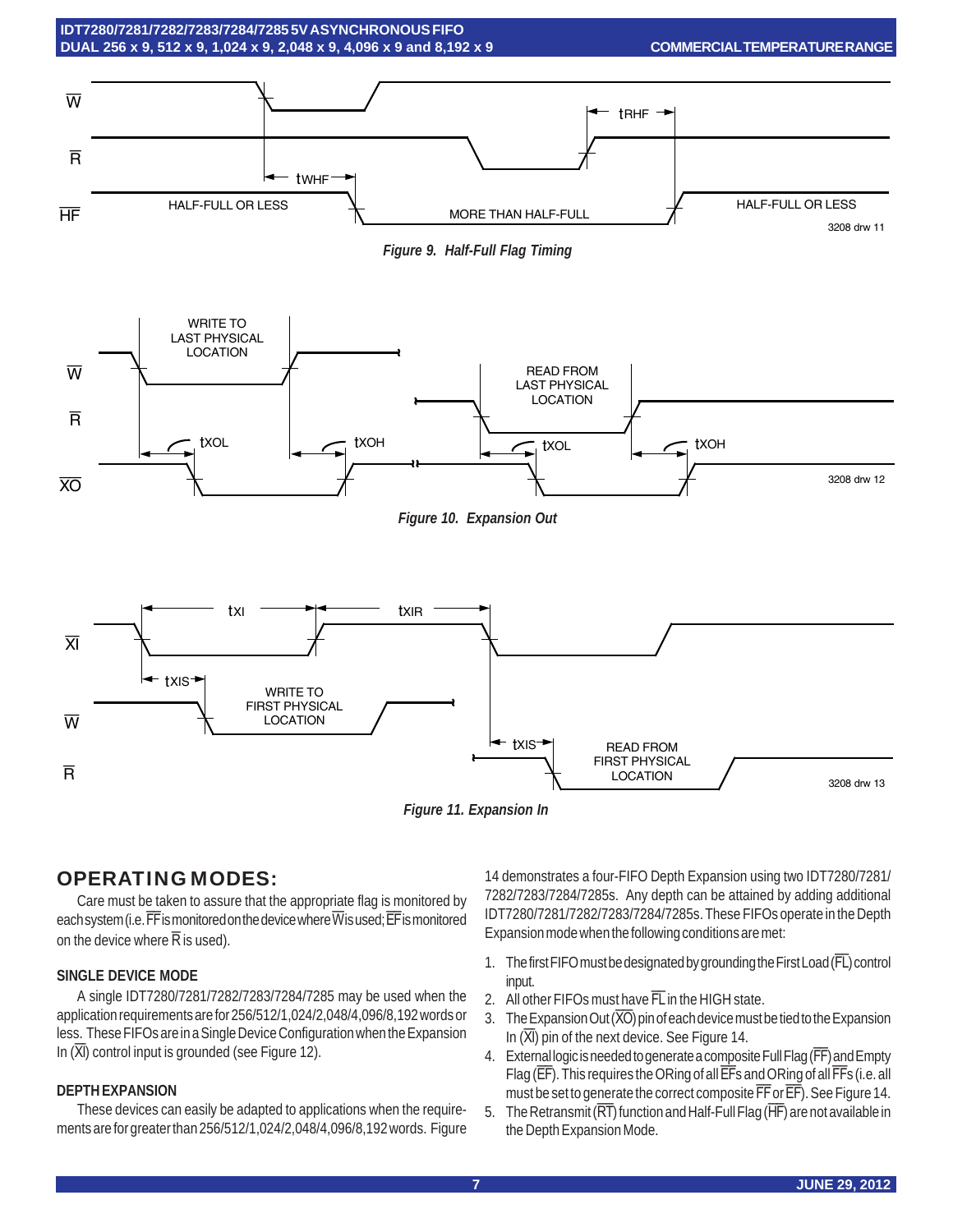#### **COMMERCIAL TEMPERATURE RANGE**

# USAGE MODES: **WIDTH EXPANSION**

Word width may be increased simply by connecting the corresponding input control signals of multiple FIFOs. Status flags (EF, FF and HF) can be detected from any one FIFO. Figure 13 demonstrates an 18-bit word width by using the two FIFOs contained in the IDT7280/7281/7282/7283/7284/7285s. Any word width can be attained by adding FIFOs (Figure 13).

#### **BIDIRECTIONAL OPERATION**

Applications which require data buffering between two systems (each system capable of Read and Write operations) can be achieved by pairing IDT7280/7281/7282/7283/7384/7285s as shown in Figure 16. Both Depth Expansion and Width Expansion may be used in this mode.

#### **DATA FLOW-THROUGH**

Two types of flow-through modes are permitted, a read flow-through and write flow-through mode. For the read flow-through mode (Figure 17),

the FIFO permits a reading of a single word after writing one word of data into an empty FIFO. The data is enabled on the bus in (tWEF + tA) ns after the rising edge of  $\overline{W}$ , called the first write edge, and it remains on the bus until the  $\overline{R}$  line is raised from LOW-to-HIGH, after which the bus would go into a three-state mode after tRHZ ns. The EF line would have a pulse showing temporary deassertion and then would be asserted.

In the write flow-through mode (Figure 18), the FIFO permits the writing of a single word of data immediately after reading one word of data from a full FIFO. The  $\overline{\mathsf{R}}$  line causes the  $\overline{\mathsf{FF}}$  to be deasserted but the  $\overline{\mathsf{W}}$  line being LOW causes it to be asserted again in anticipation of a new data word. On the rising edge of  $\overline{W}$ , the new word is loaded in the FIFO. The  $\overline{W}$  line must be toggled when FF is not asserted to write new data in the FIFO and to increment the write pointer.

#### **COMPOUND EXPANSION**

The two expansion techniques described above can be applied together in a straightforward manner to achieve large FIFO arrays (see Figure 15).



*Figure 12. Block Diagram of One 256 x 9, 512 x 9, 1,024 x 9, 2,048 x 9, 4,096 x 9, 8,192 x 9 FIFO Used in Single Device Mode*



*Figure 13. Block Diagram of 256 x 18, 512 x 18, 1,024 x 18, 2,048 x 18, 4,096 x 18, 8,192 x 18 FIFO Memory Used in Width Expansion Mode*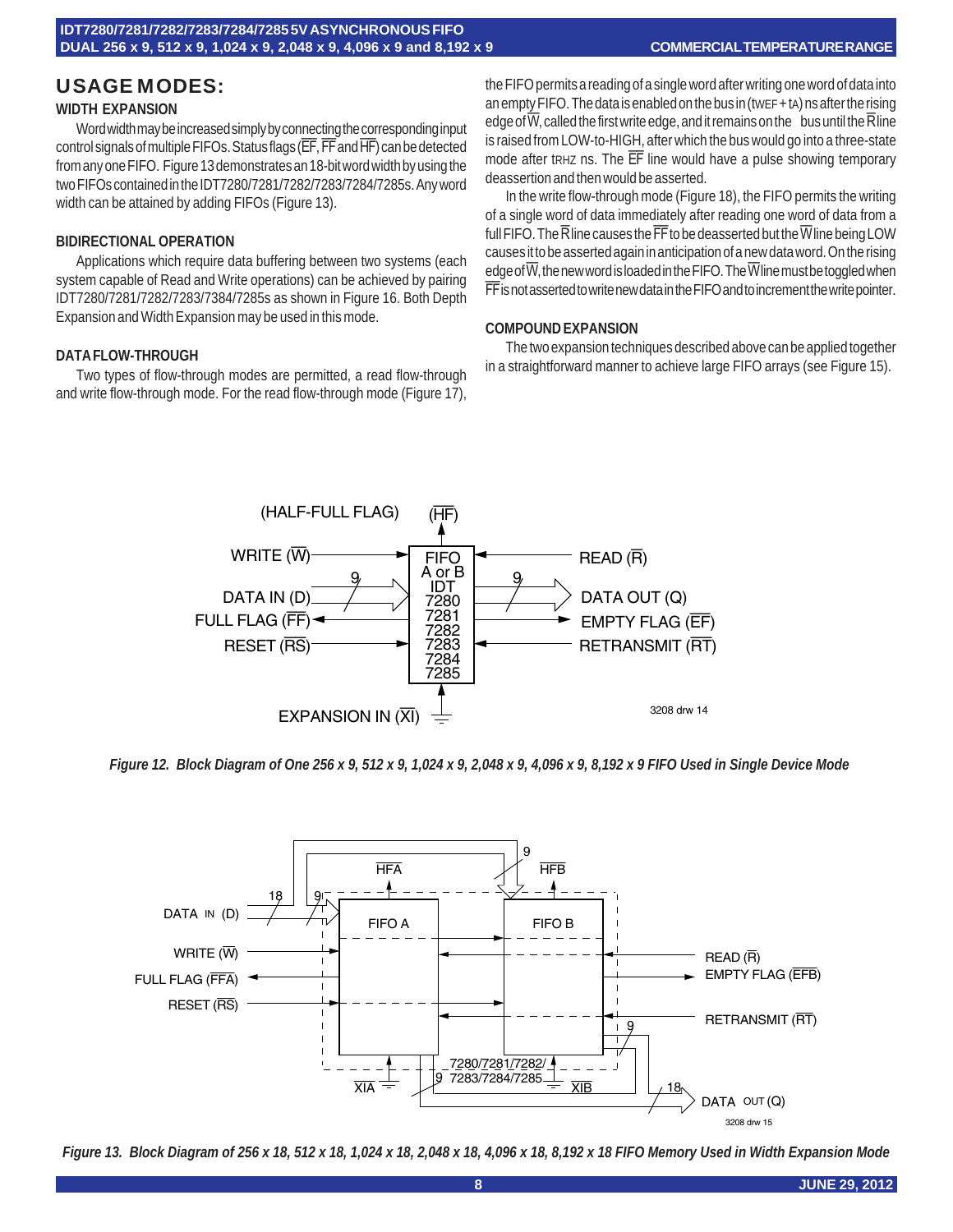# TABLE 1 — RESET AND RETRANSMIT

Single Device Configuration/Width Expansion Mode

|            | <b>Inputs</b> |           |        | <b>Internal Status</b>   |                          | <b>Outputs</b> |    |    |
|------------|---------------|-----------|--------|--------------------------|--------------------------|----------------|----|----|
| Mode       | <b>RS</b>     | <b>RT</b> | ᅲ<br>л | <b>Read Pointer</b>      | <b>Write Pointer</b>     | EF             | FF | HF |
| Reset      |               |           |        | Location Zero            | Location Zero            |                |    |    |
| Retransmit |               |           |        | Location Zero            | Unchanged                |                |    |    |
| Read/Write |               |           |        | Increment <sup>(1)</sup> | Increment <sup>(1)</sup> |                |    |    |

#### **NOTE:**

1. Pointer will increment if flag is High.

# TABLE 2 — RESET AND FIRST LOAD TRUTH TABLE

Depth Expansion/Compound Expansion Mode

|                         | <b>Internal Status</b><br><b>Outputs</b><br><b>Inputs</b> |   |              |                     |                      |  |  |
|-------------------------|-----------------------------------------------------------|---|--------------|---------------------|----------------------|--|--|
| Mode                    | <b>RS</b>                                                 | ► | $\mathbf{A}$ | <b>Read Pointer</b> | <b>Write Pointer</b> |  |  |
| Reset First Device      |                                                           |   |              | Location Zero       | Location Zero        |  |  |
| Reset All Other Devices |                                                           |   |              | Location Zero       | Location Zero        |  |  |
| Read/Write              |                                                           |   |              |                     |                      |  |  |

**NOTE:** 10 1. XI is connected to XO of previous device. See Figure 14. RS = Reset Input, FL/RT = First Load/Retransmit, EF = Empty Flag Output, FF = Full Flag Output,

 $\overline{XI}$  = Expansion Input,  $\overline{HF}$  = Half-Full Flag Output



3208 drw 16

*Figure 14. Block Diagram of 1,024 x 9, 2,048 x 9, 4,096 x 9, 8,192 x 9, 16,384 x 9, 32,768 x 9 FIFO Memory (Depth Expansion)*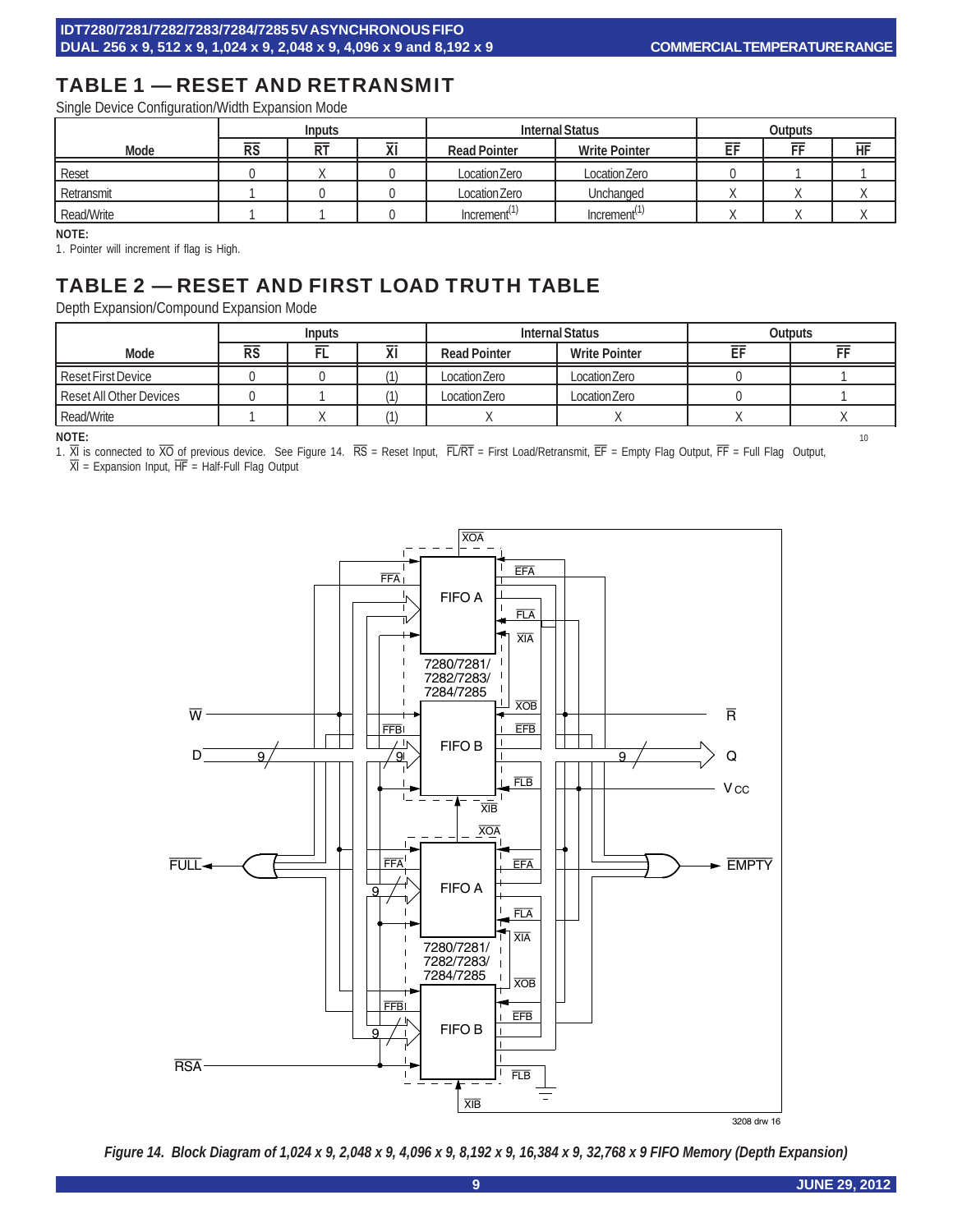

#### **NOTES:**

1. For depth expansion block see section on Depth Expansion and Figure 14.

2. For Flag detection see section on Width Expansion and Figure 13.





*Figure 16. Bidirectional FIFO Mode*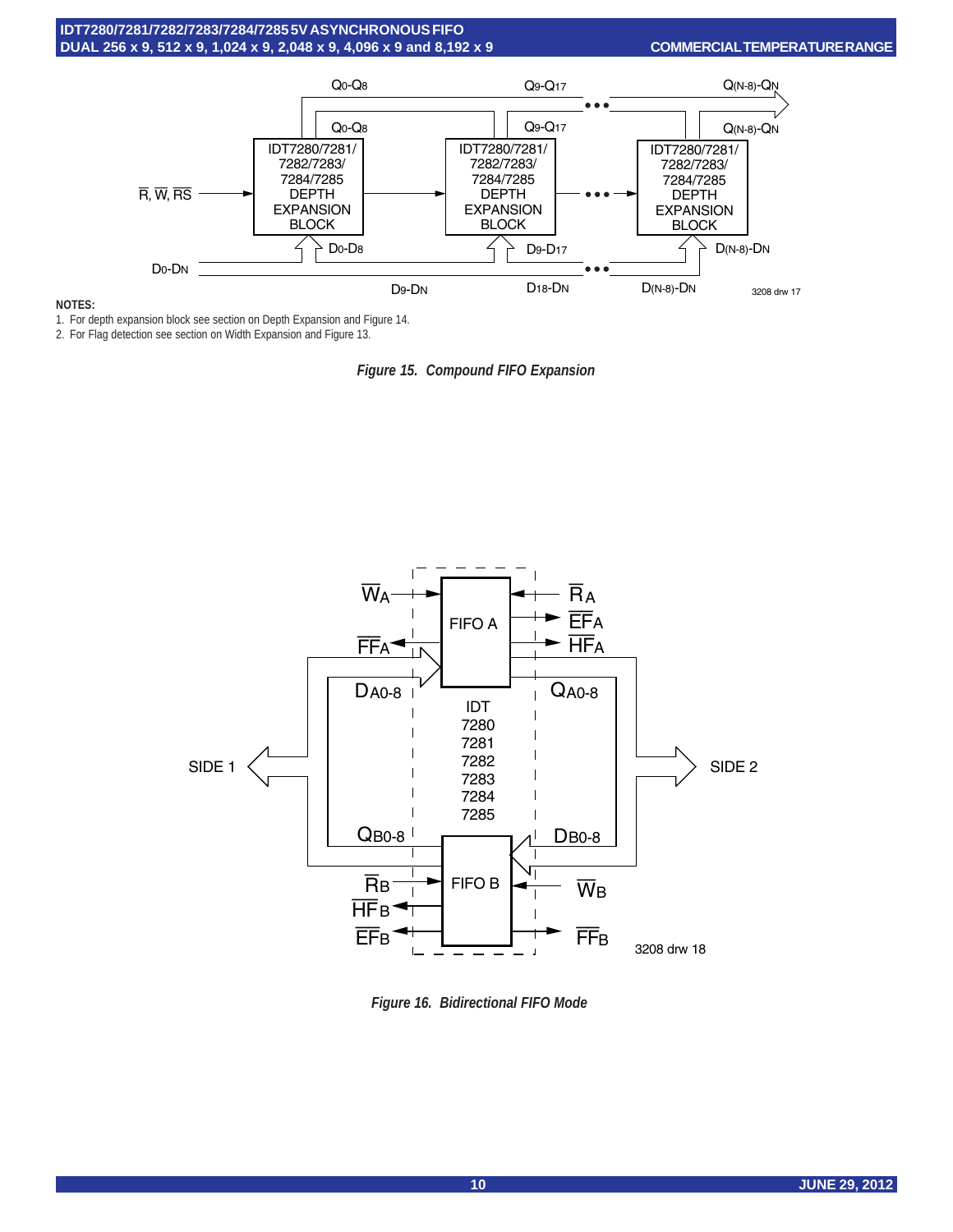

*Figure 17. Read Data Flow-Through Mode*



*Figure 18. Write Data Flow-Through Mode*